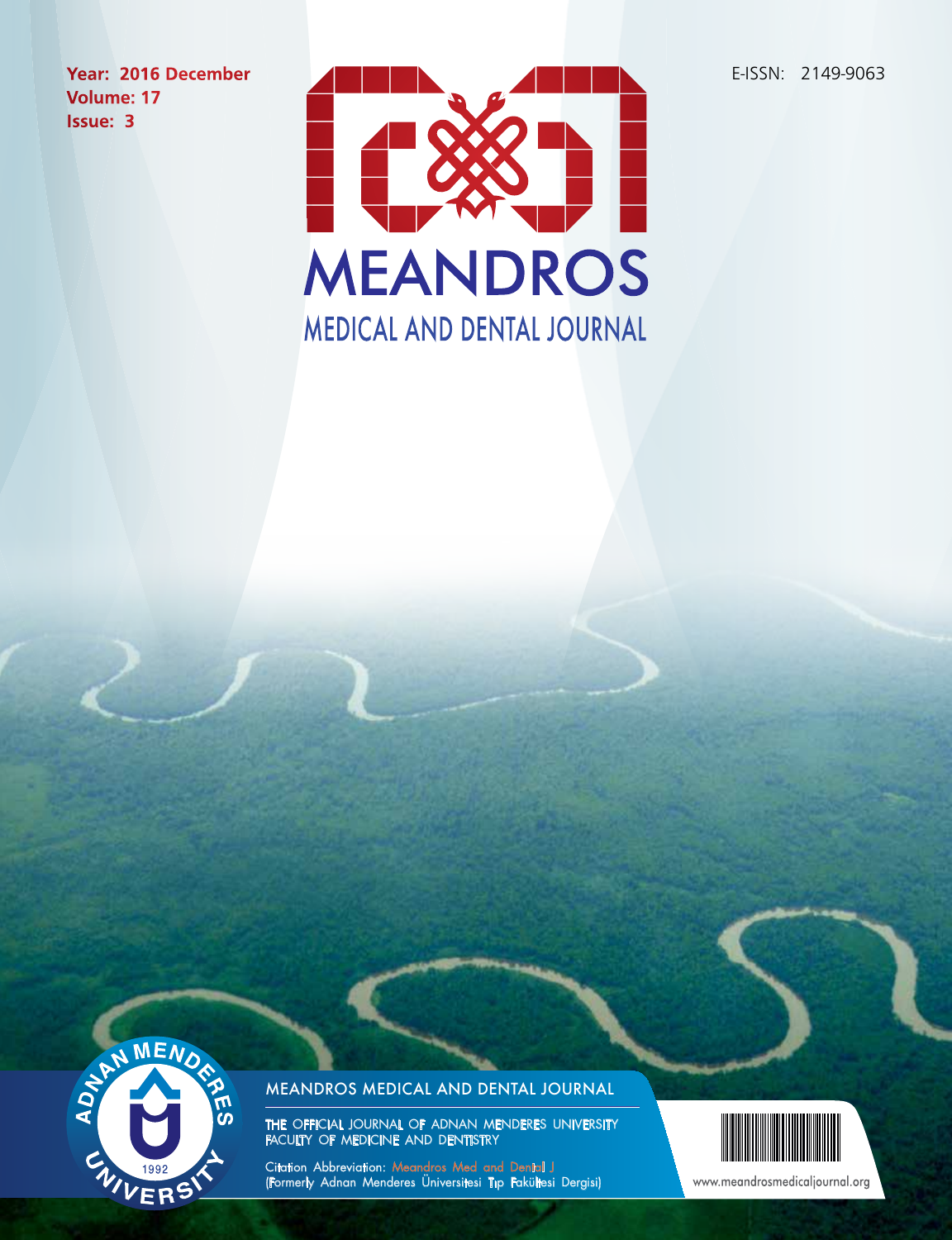

#### **Owner / Rector on behalf of the Adnan Menderes University** Cavit Bircan

#### **Responsible Manager**

Yusuf Ziya Aral Adnan Menderes University Faculty of Medicine, Department of Pediatrics, Aydın, Turkey

#### **Founder** Gülten İnan

#### **Honorary President**

Serpil Demirağ Adnan Menderes University Faculty of Medicine, Department of Family Medicine, Dean, Aydın, Turkey Törün Özer Adnan Menderes University Faculty of Dentistry, Department of Orthodontics, Dean, Aydın, Turkey

#### **Editor in Chief**

Yasemin Turan (Medical Section) Adnan Menderes University Faculty of Medicine, Department of Physical Medicine and Rehabilitation, Aydın, Turkey

E-mail: dryaseminturan@gmail.com

#### Senem Yiğit Özer (Dental Section) Adnan Menderes University Faculty of Endodontics, Department of Endodontia, Aydın, Turkey

E-mail: senem@me.com-senem@adu.edu.tr



**Editorial Office** Adnan Menderes University Faculty of Medicine, Aydın, Turkey Phone: +90 256 444 12 56 | +90 256 214 64 95 E-mail: info@meandrosmedicaljournal.org

#### **Editors M. Şamil Akyıl,**

Adnan Menderes University Faculty of Dentistry, Department of Prosthodontics, Aydın, Turkey E-mail: samilakyil@hotmail.com

#### **Yusuf Ziya Aral,**  Adnan Menderes University Faculty of Medicine, Department of Pediatrics, Aydın, Turkey E-mail: yuziar\_12@yahoo.com

**Gökhan Cesur**

Adnan Menderes University Faculty of Medicine, Department of Physiology, Aydın, Turkey E-mail: gokhancesur@hotmail.com **Ali Duman**

Adnan Menderes University Faculty of Medicine, Department of Emergency Medicine, Aydın, Turkey

**Mücahit Kapçı** Adnan Menderes University Faculty of Medicine, Department of Emergency Medicine, Aydın, Turkey **Tolga Kocatürk**

Adnan Menderes University Faculty of Medicine, Department of Ophthalmology, Aydın, Turkey **İmran Kurt Ömürlü**

Adnan Menderes University Faculty of Medicine, Department of Biostatistics, Aydın, Turkey **Levent Özçakar**

Hacettepe University Faculty of Medicine, Department of Physical Medicine and Rehabilitation, Ankara, Turkey **Işıl Sönmez**

Adnan Menderes University Faculty of Dentistry, Department of Pedodontics, Aydın, Turkey **Ekin Şavk**

Adnan Menderes University Faculty of Medicine, Department of Dermatology, Aydın, Turkey **Özüm Tunçyürek**

Adnan Menderes University Faculty of Medicine, Department of Radiology, Aydın, Turkey

**Kenan Ahmet Türkdoğan** Adnan Menderes University Faculty of Medicine, Department of Emergency Medicine, Aydın, Turkey

#### **Statistical Editors İmran Kurt Ömürlü**

Adnan Menderes University Faculty of Medicine, Department of Biostatistics, Aydın, Turkey **Mevlüt Türe** Adnan Menderes University Faculty of Medicine,

Department of Biostatistics, Aydın, Turkey

### **Associate Editors**

**Beral Afacan** Adnan Menderes University Faculty of Dentistry, Department of Periodontology, Aydın, Turkey **Barış Akçan** Adnan Menderes University Faculty of Medicine, Department of Pediatrics, Aydın, Turkey

#### **Göknil Alkan Demetoğlu**

Adnan Menderes University Faculty of Dentistry, Department of Prosthodontics, Aydın, Turkey

#### **Yazgı Ay**

Adnan Menderes University, Faculty of Dentistry, Department of Orthodontics, Aydın, Turkey

#### **Elif Aydın**

Adnan Menderes University Faculty of Medicine, Department of Physical Medicine and Rehabilitation, Aydın, Turkey

#### **Hicran Dönmez Özkan**

Adnan Menderes University Faculty of Dentistry, Department of Endodontics, Aydın, Turkey **Ufuk Eryılmaz**

Adnan Menderes University Faculty of Medicine, Department of Cardiology, Aydın, Turkey **Alev Özsoy**

İstanbul Medipol University Faculty of Dentistry, Department of Restorative Dentistry, Istanbul Turkey **Hasan Onur Şimşek**

#### Adnan Menderes University Faculty of Dentistry, Department of Oral and Maxillofacial Surgery, Aydın, Turkey

**Kadriye Görkem Ulugüzel** Adnan Menderes University Faculty of Dentistry, Department of Pedodontics, Aydın, Turkey

#### **English Language Editor İlke Erkeskin**

#### **Editorial Board**

#### **Sibel Demir Deviren**

California University Faculty of Medicine, Department of Physical Medicine and Rehabilitation, San Francisco, USA **Sakari Kellokumpu**

Oulu University Faculty of Medicine, Department of Biochemistry, Oulu, Finland

**Domingo Martin**

Clinica de Ortodoncia, Private Practice, Donostia, Spain **Ivana Milanovic**

Belgrade University Faculty of Dentistry, Department of Endodontics, Belgrade, Sırbia

#### **Jose Antonio Pariente Llanos**

Extremadura University Faculty of Science, Department of Physiology, Badajoz, Spain

**Sinem Sarı**

Adnan Menderes University Faculty of Medicine, Department of Anaesthesiology and Reanimation, Aydın, Turkey

#### **Yayıncı/Publisher** aalenos Erkan Mor

**Yayın Yönetmeni/Publication Director** Nesrin Çolak

**Yayın Koordinatörü/Publication Coordinator** Burak Sever

**Proje Koordinatörleri/Project Coordinators** Ebru Boz

**Web Koordinatörleri/Web Coordinators** Eren Arsel Turgay Akpınar

# **Proje Asistanları/Project Assistants**

**Grafik Departmanı/Graphics Department** Ayda Alaca Çiğdem Birinci

**Araştırma**&**Geliştirme/Research**&**Development** Büşrah Toparslan

**Mali İşler Koordinatörü/Finance Coordinator** Sevinç Çakmak

#### **Yayınevi İletişim/Publisher Contact**

**Adres/Address:** Molla Gürani Mah. Kaçamak Sk. No: 21/1 34093 İstanbul-Türkiye **Telefon/Phone:** +90 (212) 621 99 25 **Faks/Fax:** +90 (212) 621 99 27 **E-posta/E-mail:** info@galenos.com.tr/yayin@galenos.com.tr **Web:** www.galenos.com.tr **Basım Yeri/Printing at:** Özgün Ofset Ticaret Ltd. Şti. Yeşilce Mah. Aytekin Sk. No: 21 34418 4.Levent-İstanbul-Türkiye **Telefon/Phone:** +90 (212) 280 00 09 **Basım Tarihi/Printing Date:** Ekim 2016/October 2016 **E-ISSN:** 2149-9063 Üç ayda bir yayımlanan süreli yayındır. International scientific journal published quarterly.

Eda Kolukısa Hatice Balta Zeynep Altındağ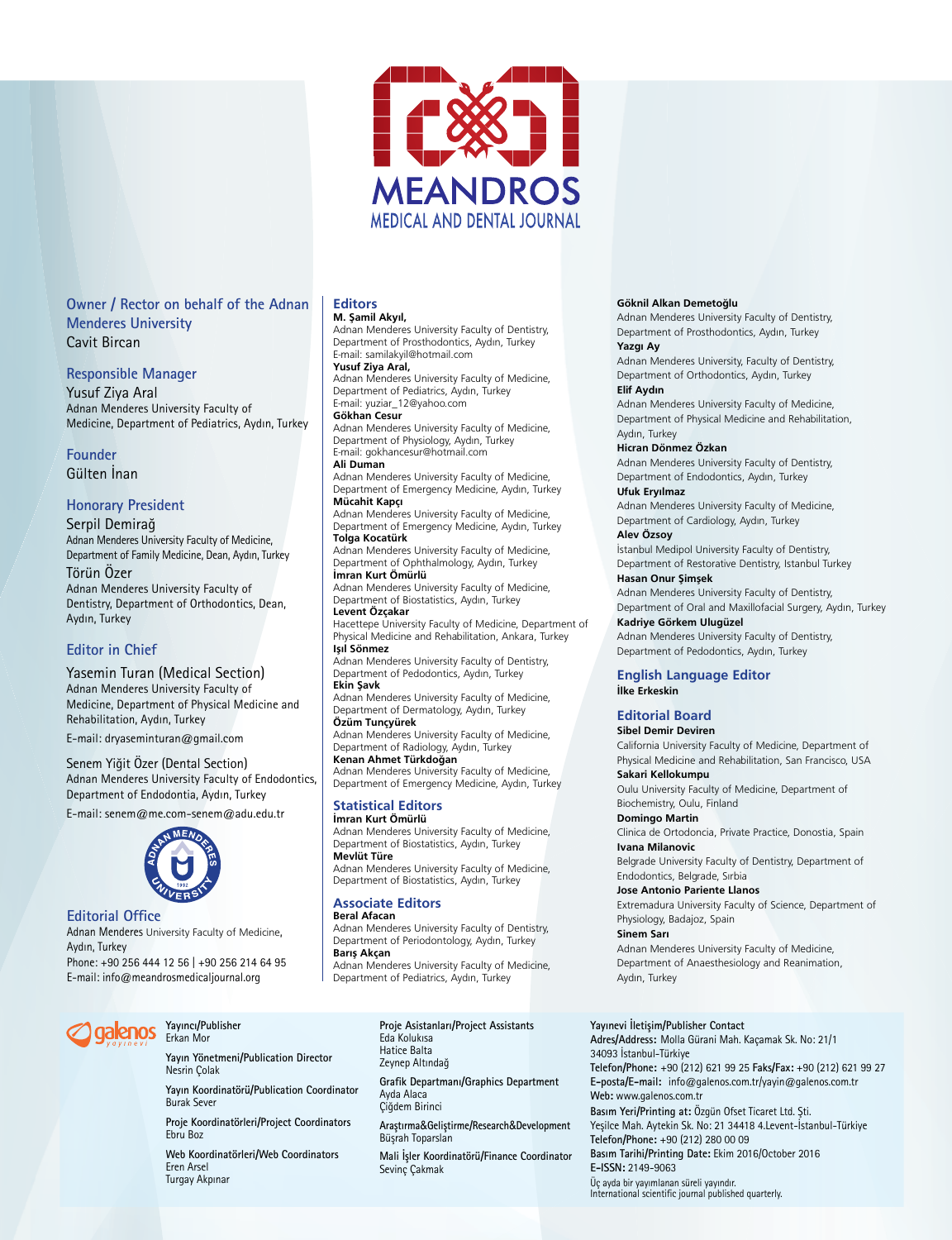

# **AIMS AND SCOPE**

Meandros Medical and Dental Journal is the official, scientific, open access publication organ of the Adnan Menderes University, Faculty of Medicine and Faculty of Dentistry that is published in accordance with independent, unbiased, double blind peer review principles.

The publication language of the journal for English in accordance with the international publication standards. The journal is published three times in a year on April, August and December. The aim of the Meandros Medical and Dental Journal is to publish original, high quality clinical and experimental researches conducted in all fields of medicine, dentistry, case reports, review articles on current topics, and letters to the editors.The target audience of the journal includes specialists in general surgery, students and all specialists and medical professionals who are interested in surgery.

The editorial policies and publication process are implemented in accordance with rules set by the International Committee of Medical Journal Editors (ICMJE), World Association of Medical Editors (WAME), Council of Science Editors (CSE), European Association of Science Editors (EASE), Committee on Publication Ethics (COPE), and the Heart Group. Information on the publication process and manuscript preparation guidelines are available online at http://meandrosmedicaljournal.org/

Meandros Medical and Dental Journal is indexed in **Emerging Sources Citation Index (ESCI), Directory of Open Access Journals (DOAJ), CINAHL Complete Database, ProQuest and Turk Medline.**

#### **Open Access Policy**

This journal provides immediate open access to its content on the principle that making research freely available to the public supports a greater global exchange of knowledge.

Open Access Policy is based on rules of Budapest Open Access Initiative (BOAI) http://www.budapestopenaccessinitiative.org/.

http://www.budapestopenaccessinitiative.org/ By "open access" to [peer-reviewed research literature], we mean its free availability on the public internet, permitting any users to read, download, copy, distribute, print, search, or link to the full texts of these articles, crawl them for indexing, pass them as data to software, or use them for any other lawful purpose, without financial, legal, or technical barriers other than those inseparable from gaining access to the internet itself. The only constraint on reproduction and distribution, and the only role for copyright in this domain, should be to give authors control over the integrity of their work and the right to be properly acknowledged and cited.

All published content is available online free of charge at http://meandrosmedicaljournal.org/

Statements or opinions expressed in the manuscripts published in the journal reflect the views of the author(s) and not the opinions of the editors, the editorial board and/or the publisher; the editors, the editorial board and the publisher disclaim any responsibility or liability for such materials. The authors transfer all copyrights of their manuscripts within the scope of local and international laws to the journal as of submission. Other than providing reference to scientific material, permission should be obtained from the following addresses for electronic submission, printing, distribution, any kind of reproduction and reutilization of the materials in electronic format or as printed media:

#### **Editors in Chief**

#### **Dr. Yasemin Turan**

Adnan Menderes University Faculty of Medicine, Department of Physical Medicine & Rehabilitation, Aydın, Turkey Phone: +90 256 4441256 Fax: +90 256 214 64 95 E-mail: dryaseminturan@gmail.com

#### **Dr. Senem YİĞİT ÖZER**

Adnan Menderes University Faculty of Dentistry, Department of Endodontics, Aydın, Turkey Phone: +90 256 2136347 Fax: +90 256 2151918 E-mail: senem@adu.edu.tr

**Web page: www.meandrosmedicaljournal.org**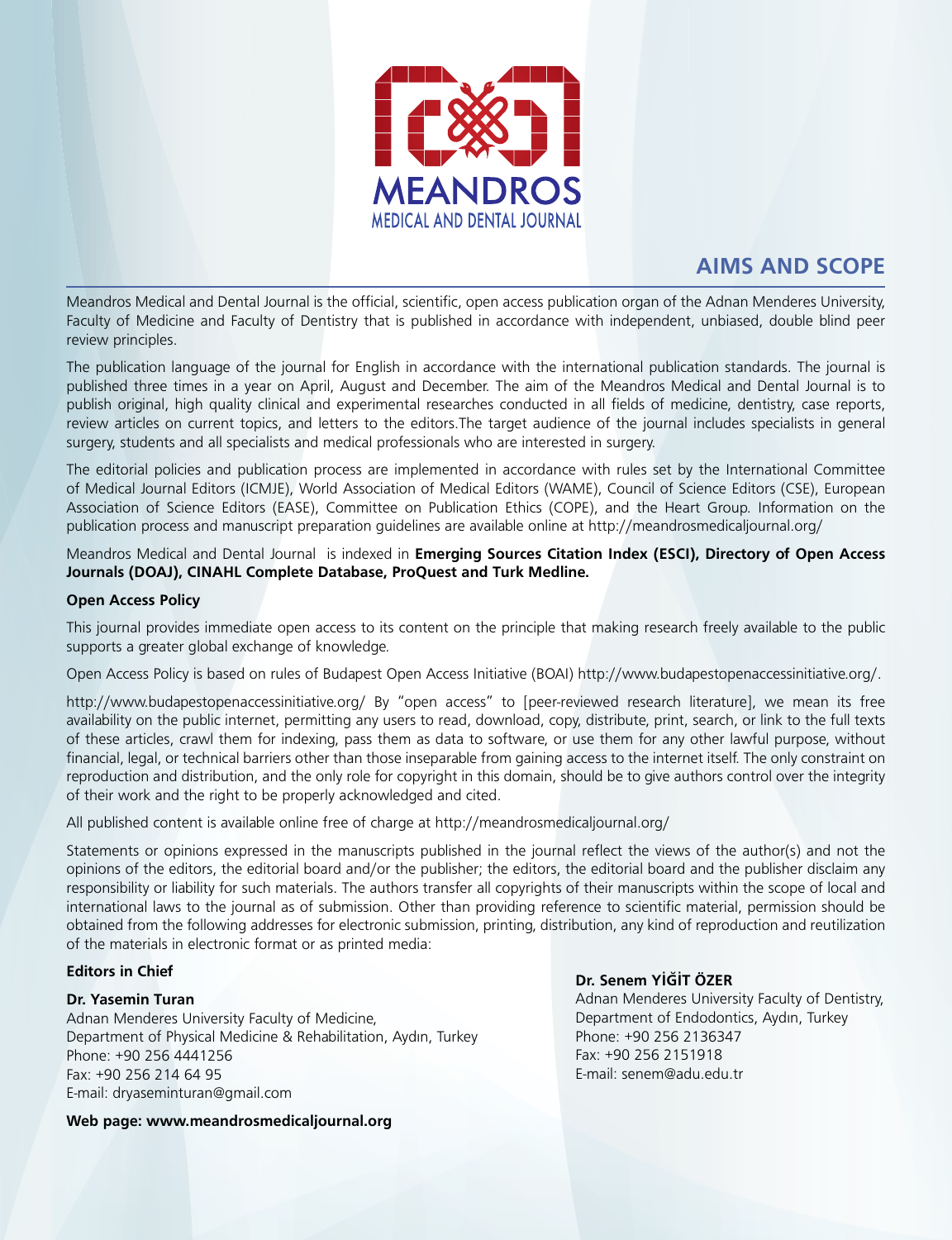

## **INSTRUCTION FOR AUTHORS**

The Meandros Medical and Dental Journal (Formerly Adnan Menderes Üniversitesi Dergisi), is the official, scientific, open access publication organ of the Adnan Menderes University Faculty of Medicine and Dentistry that is published three times in a year in accordance with independent, unbiased, double blind peer review principles. The aim of the Meandros Medical and Dental Journal publishes high quality clinical and experimental research, case presentations, reviews and letters to the editor conducted in all fields of medicine and dentistry. Originality, high scientific quality and citation potential are the most important criteria for a manuscript to be accepted for publication.

The aim of the Meandros Medical and Dental Journal is to publish original, high quality clinical and experimental researches conducted in all fields of medicine, case reports, review articles on current topics, and letters to the editors.The target audience of the journal includes specialists in general surgery, dentistry, students and all specialist, medical and dental professionals who are interested in surgery.

#### **Instructions for Authors**

The Meandros Medical and Dental Journal is a publication that publishes manuscripts prepared in English. IMPORTANTLY publications are being accepted ONLY in English since December 2015. Therefore, accepted manuscripts before December 2015 may be in English and Turkish. This is an important issue that the authors SHOULD consider. Submission of a Turkish title, abstract and keywords is not compulsory for international submissions. If accepted, translation services will be provided by the journal for international submissions.

Meandros Medical and Dental Journal does not charge any article submission or processing charges.

Manuscripts can only be submitted through the journal's online manuscript submission and evaluation system, available at www.http:// meandrosmedicaljournal.org/. Manuscripts submitted via any other medium will not be evaluated.

Manuscripts submitted for evaluation should not be previously presented or published in an electronic or printed medium. Editorial board should be informed of manuscripts that have been submitted to another journal for evaluation and rejected for publication. Manuscripts that have been presented in a meeting should be submitted with detailed information on the organization including the name, date and location of the organization.

Statements or opinions expressed in the manuscripts published in the journal reflect the views of the author(s) and not the opinions of the editors, the editorial board and/or the publisher; the editors, the editorial board and the publisher disclaim any responsibility or liability for such materials.

The authors transfer all copyrights of their manuscripts within the scope of local and international laws to the journal as of submission. For this purpose, a copyright transfer form should be signed by all contributing authors and a scanned version of the form should be submitted with the manuscript. The wet signed version of the form should be posted to the Editorial Office. The financial and legal responsibilities of a manuscript, including the text, tables, images and any other content that may be subject to international or local copyrights belong to the authors.

Authorship contribution form should be filled in the corresponding author and a signed and scanned version should be submitted during manuscript submission process in order to act appropriately to authorship rights and prevent ghost or honorary authorship.

Any financial grants or other support received for the study from individuals or institutions should be disclosed to the Editorial Board and to disclose potential conflicts of interest ICMJE Potential Conflict of Interest Disclosure From should be filled in and submitted.

The manuscripts should be prepared in accordance with ICMJE-Recommendations for the Conduct, Reporting, Editing and Publication of Scholarly Work in Medical Journals (updated in August 2013 - http://www. icmje.org/icmje-recommendations.pdf). Authors are required to prepare manuscripts in accordance with CONSORT guidelines for randomized research studies, STROBE guidelines for observational original research studies, STARD guidelines for studies on diagnostic accuracy, PRISMA guidelines for systematic reviews and meta-analysis, ARRIVE guidelines for experimental animal studies and TREND guidelines for non-randomized public behaviour.

An approval of research protocols by Ethics Committee in accordance with international agreements (Helsinki Declaration of 1975, revised 2008, "Guide for the care and use of laboratory animals - www.nap.edu/ catalog/5140.html/) is required for experimental, clinical and drug studies and some case reports. If required ethics committee reports or an equivalent official document may be requested from the authors. In manuscripts reporting the results of an experimental study, it should be stated within the main text that the patients were informed in detail about the treatment technique and that the patient's consent was obtained. For studies carried out on animals, the measures taken to prevent pain and suffering of the animals should be stated clearly. Information on patient consent, name of the ethics committee and the ethics committee approval number should also be stated in the Materials and Methods section of the manuscript.

All manuscripts submitted to the The Meandros Medical and Dental Journal are screened for plagiarism using the 'iThenticate' software. Results indicating plagiarism may result in manuscripts being returned or rejected.

Pre-evaluation checks of each submission are carried out by the Editorial Board. Manuscripts are scanned for plagiarism and duplication at this stage. If an ethical problem detected regarding plagiarism and duplication the Editorial Board will act in accordance with the Committee on Publication Ethics (COPE). Manuscript that pass this stage are assigned to at least two double blind peer-reviewers. Reviewers are selected among independent experts who has published publications in the international literature on the submission subject and received considerable amount of citations. Research articles, systematic reviews and meta-analysis manuscripts are also reviewed by a biostatistician. By submitting a manuscript to the journal authors accept that editor may implement changes on their manuscripts as long as the main idea of the manuscript is not interfered with.

Once a manuscript is accepted for publication, the author list of the manuscript can't be altered with.

Manuscripts should be prepared using Microsoft Word software and should be structured in accordance with the rules below depending on their type.

#### **Research Article**

The abstract should be submitted in both English and Turkish; should be structured with Objective, Material and Methods, Results and Conclusions subheadings and should not be longer that 300 words. Key words should be concordant with National Library of Medicine (NLM) Medical Subject Headings (MeSH) vocabulary terms and there should be at least 3 and the number should be limited with 6. Key words should be listed below the abstract both in Turkish and English. The main text should be structured with Introduction, Materials and Methods, Results subheadings and should be limited to 5000 words. Number of cited references should be limited with 50.

Statistical analysis should be performed in accordance with guidelines on reporting statistics in medical journals (Altman DG, Gore SM, Gardner MJ, Pocock SJ. Statistical guidelines for contributors to medical journals. Br Med J 1983: 7; 1489-93). Software used for analysis should be described. For parametric tests represent continuous variables as Mean±Standard Deviation, while for nonparametric tests represent data as Median and range (Minimum-Maximum) or Median and interquartile range (25th and 75th percentiles). Whenever complex analyses are used support the relative risk, odds or hazard ratios values by providing confidence intervals and p values.

#### **Review Article**

Review articles are solicited by the Editorial Board from authors who are experts in their field of study. The abstract should be submitted in both English and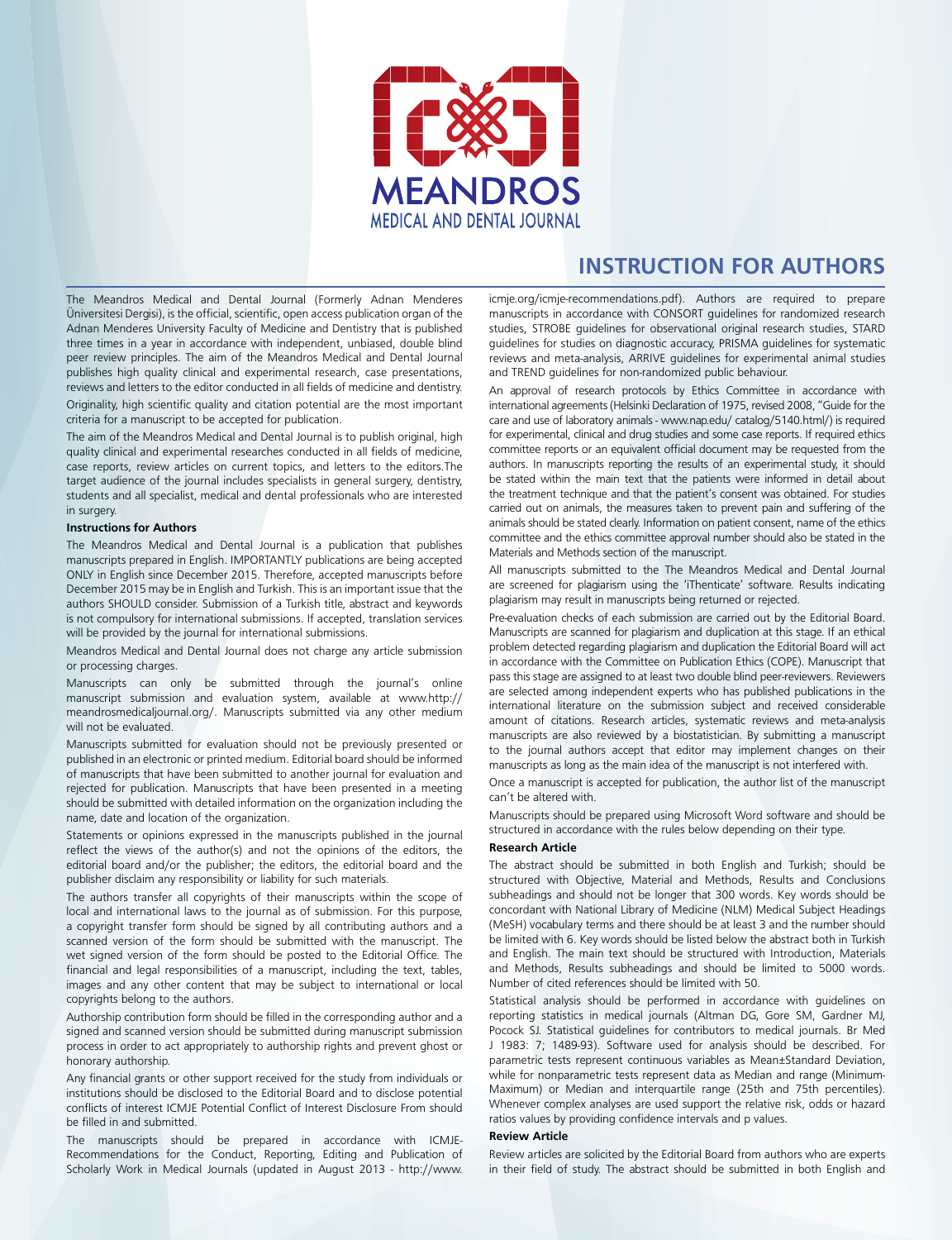

# **INSTRUCTION FOR AUTHORS**

Turkish; should be unstructured and should not be longer that 300 words. Key words should be concordant with National Library of Medicine (NLM) Medical Subject Headings (MeSH) vocabulary terms and there should be at least 3 and the number should be limited with 6. Key words should be listed below the abstract both in Turkish and English. The main text should include a title, abstract, key words, main topics and references and should belimited to 5000 words. Number of cited references should be limited with 150.

If a previously published image is used its original version (both printed and online) should be cited properly and the permission obtained from the copyright holder (publisher, journal or author) to reproduce the material should be submitted to the journal.

#### **Case Report**

The journal allocates a limited space for case reports in each issue. Only case reports that make an original contribution to the literature, have an educative purpose, or offer a new method of treating rare clinical diseases which are difficult to diagnose and treat are considered for publication. The abstract should be unstructured and should not be longer than 150 words. Key words should be concordant with National Library of Medicine (NLM) Medical Subject Headings (MeSH) vocabulary terms and there should be at least 3 and the number should be limited with 10. The main text should be structured with Introduction, Case and Discussion subheadings. References and tables should be presented in the main document and the images should be submitted through the submission system in .TIFF or .JPEG formats. The main text should not be longer than 1500 words and the number of references cited should be limited to 20.

#### **Letters to the Editor**

These type of manuscripts discuss the importance, an overlooked detail or a missing point of a previously published manuscript. In addition to these, letters to the editor can be prepared on a subject within the scope of the journal that may draw the readers' attention, especially on educative cases. Readers can also submit their opinions on published material in letter to the editor format. An abstract, keywords, tables and figures are not required with this type of manuscripts. The main text should not be longer than 500 words, and must be limited to 3 authors and 5 references. Proper citation of the study that the letter is about including the authors' names, title, publication year, volume and page numbers is required.

#### **Title Page / Cover Letter**

Title: The title should be concise and informative.

Running Title: A running title (not more than 40 characters including spaces should be entired.

Author names and affiliations: Please clearly indicate the given name(s) and family name(s) of each author. Present the authors' affiliation addresses below the names. Indicate all affiliations with a lower-case superscript number immediately after the author's name and in front of the appropriate address. Provide the full postal address of each affiliation, including the country name and, if available, the e-mail address of each author.

Corresponding author. Clearly indicate who will handle correspondence at all stages of refereeing and publication, also post-publication. Ensure that the e-mail address is given and that contact details are kept up to date by the corresponding author.

#### **Tables / Graphs / Illustrations / Photograph**

Tables and figures should be located at the end of the main document, images should be submitted in.JPG and.TIFF formats.Tables must be prepared in a Microsoft Office Word document using "Insert Table" command and be placed at the end of the references section in the main document. Decimal points in the text, tables and figures should be separated by comma in Turkish sections and by dots in English sections. Particularly, tables should be explanatory for the text and should not duplicate the data given in the text.

Each table and figure should have a self-explanatory title and be numbered in order of their citation in the text. Arabic numbers should be prefered for tables, graphs, figures and photographs. In the case of the use of a previously published table, figure or illustration, written permission from the publisher should be submitted with the manuscript. Information or illustrations must not permit identification of patients, and written informed consent for publication must be sought for any photograph.

In microscopic images, magnification and staining techniques must be specified in addition to figure captions. All images should be in high resolution with minimum 300 dpi. It would be more appropriate if the drawings are prepared by the professionals. Gray color should be avoided. 3D graphs should be avoided.

#### **References**

References should be numbered in the order they are cited. Only published data or manuscripts accepted for publication and recent data should be included. Inaccessible data sources and those not indexed in any database should be omitted. Titles of journals should be abbreviated in accordance with Index Medicus-NLM Style (Patrias K. Citing medicine: the NLM style guide for authors, editors, and publishers [Internet]. 2nd ed. Wendling DL, technical editor. Bethesda (MD): National Library of Medicine (US); 2007 - [updated 2011 Sep 15; cited Year Month Day] (http://www.nlm.nih.gov/citingmedicine). All authors should be listed if an article has six or less authors; if an article has more than six authors, first six authors are listed and the rest is represented by "ve ark." in Turkish articles and by "et al." in English articles. Reference format and punctuation should be as in the following examples.

#### **Standard Journal Article**

Özhan MÖ, Süzer MA, Çomak İ, Çaparlar CÖ, Aydın GB, Eşkin MB, et al. Do the patients read the informed consent? Balkan Med J 2012; 29: 252-60.

#### **Book Section**

Sherry S. Detection of thrombi. In: Strauss HE, Pitt B, James AE, editors. Cardiovascular Medicine. St Louis: Mosby, 1974: 273-85.

Books with Single Author

Cohn PF. Silent myocardial ischemia and infarction. 3rd ed. New York: Marcel Dekker; 1993.

#### **Editor(s) as author**

Norman IJ, Redfern SJ, editors. Mental health care for elderly people. New York: Churchill Livingstone; 1996.

#### **Conference Proceedings**

Bengisson S. Sothemin BG. Enforcement of data protection, privacy and security in medical informatics. In: Lun KC, Degoulet P, Piemme TE, Rienhoff O, editors. MEDINFO 92. Proceedings of the 7th World Congress on Medical Informatics; 1992 Sept 6-10; Geneva, Switzerland. Amsterdam: North-Holland; 1992.p.1561- 5.

#### **Scientific or Technical Report**

Smith P. Golladay K. Payment for durable medical equipment billed during skilled nursing facility stays. Final report. Dallas (TX) Dept. of Health and Human Services (US). Office of Evaluation and Inspections: 1994 Oct. Report No: HHSIGOE 169200860.

#### **Thesis**

Kaplan SI. Post-hospital home health care: the elderly access and utilization (dissertation). St. Louis (MO): Washington Univ. 1995.

#### **Manuscripts published in electronic format**

Morse SS. Factors in the emergence of infectious diseases. Emerg Infect Dis (serial online) l995 Jan-Mar (cited 1996 June 5): 1(1): (24 screens). Available from: URL: http:/ www.cdc.gov/ncidodlElD/cid.htm.